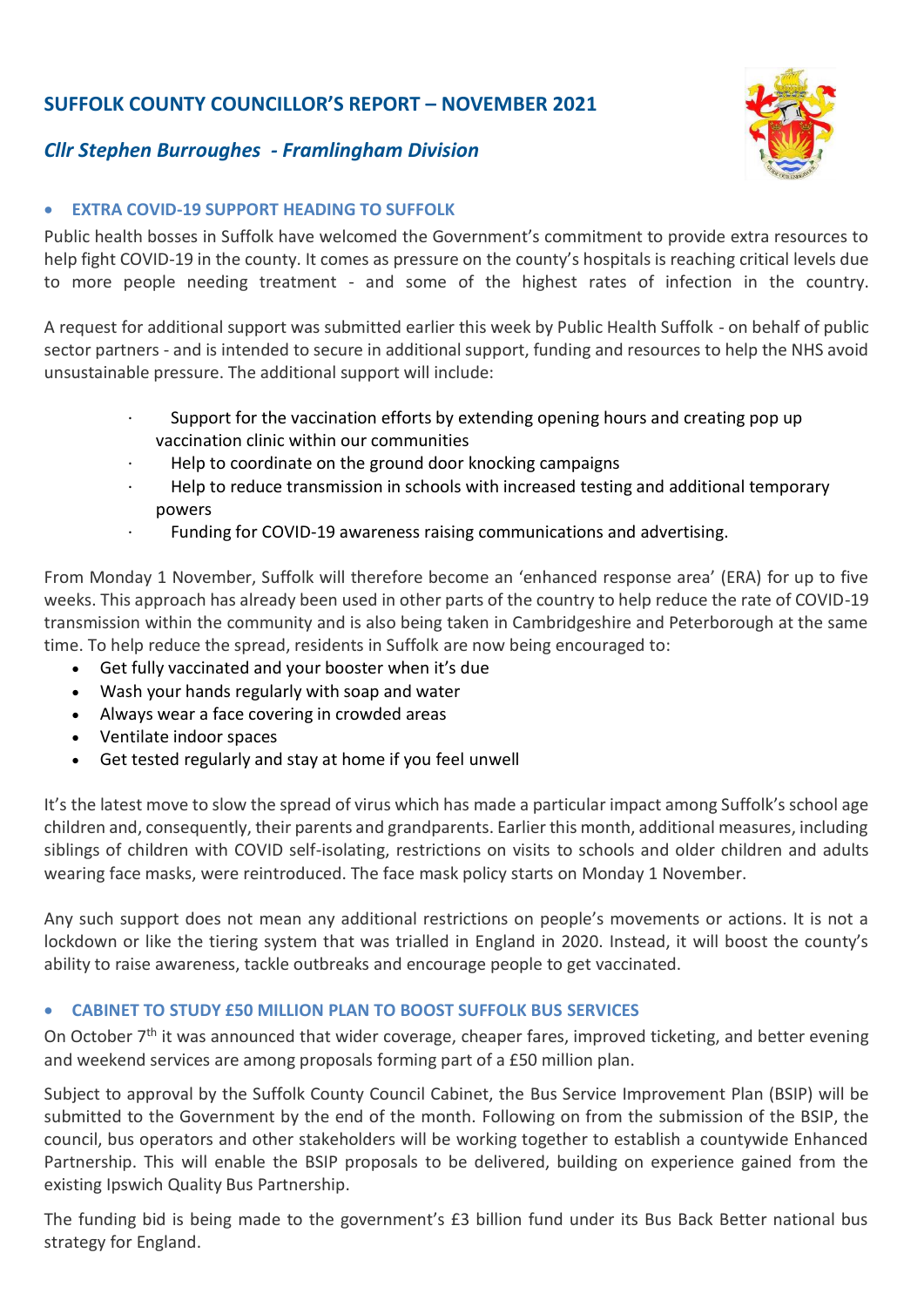Suffolk County Council will be asking for a minimum of £50m over three years - £15m each for the first two years and £20m for the third.

# **A report to Cabinet members said:**

"The Bus Back Better National Bus Strategy provides a real opportunity to be ambitious in delivering a bus service for Suffolk that will support sustainable transport and the Council's carbon reduction ambitions." Other proposed features include:

- Reviewing service frequency on Suffolk's key corridors, including evenings and weekend services
- Simplified services including regular timetabled buses and 'demand-responsive' services
- Expanding the experimental Katch electric demand-responsive bus, which is currently being piloted between Framlingham and Campsea Ashe for Wickham Market station to other rural areas
- Identify and implement bus priority opportunities and changes to parking on key corridors, with particular focus on the 'last mile' where buses are delayed by congestion approaching key destinations
- Lower fares for those aged up to 25
- Contactless touch-on and touch-off ticketing and daily fare caps
- Multi-operator ticketing o Expanding rail and bus ticket options (PlusBus)
- Develop existing park and ride sites as mobility hubs and identify new ones to serve rural areas or new development sites o Explore merging Ipswich's two bus stations into one main hub
- **[Bus Back Better strategy for England](https://www.gov.uk/government/publications/bus-back-better)** (GOV.UK)

# • **NEW DISCOVERIES OF SUFFOLK'S ANGLO-SAXON PAST UNEARTHED IN THE DEBEN VALLEY**

It was announced on October 11<sup>th</sup> that archaeologists had uncovered evidence of settlement and community 1,400 years ago at the time of the earliest East Anglian kings.

Archaeological excavation near Rendlesham is adding to Suffolk's rich history, with archaeologists uncovering evidence of settlement and community 1,400 years ago at the time of the earliest East Anglian kings. The discoveries have come as part of the community archaeology project Rendlesham Revealed: Anglo-Saxon Life in South-East Suffolk, run by Suffolk County Council Archaeological Service and funded by the National Lottery Heritage Fund, who awarded a grant of £517,300 for the four-year project.

Summer 2021 saw the first season of archaeological excavation, which uncovered the remains of buildings and pits over a wide area indicating an extensive settlement whose inhabitants were engaged in farming and craft working. Evidence that helps build up a picture of everyday life over 14 centuries ago includes:

- bones from butchered cattle, sheep and pigs, indicating the types of livestock that were kept and the meat that was eaten
- items associated with spinning and weaving, including spindle whorls and loomweights
- melted metal fragments and slag which indicate iron smithing and the manufacture of copper-alloy objects
- pottery vessels for cooking and storage
- items of dress, including a copper-alloy brooch and buckle

Soil samples were also taken which will give evidence of crop farming and the local environment of the past.

Discoveries of other periods of history were also made:

- field boundary ditches and pits pointing to agriculture and activity in the Bronze Age
- a settlement enclosure of the Iron Age
- a First World War training trench, probably dug by a battalion of the Territorial Force in 1914 or early 1915

The excavation was undertaken by local volunteers under the guidance of a small expert team co-ordinated by Suffolk County Council Archaeological Service and staff from the Suffolk Office of Cotswold Archaeology.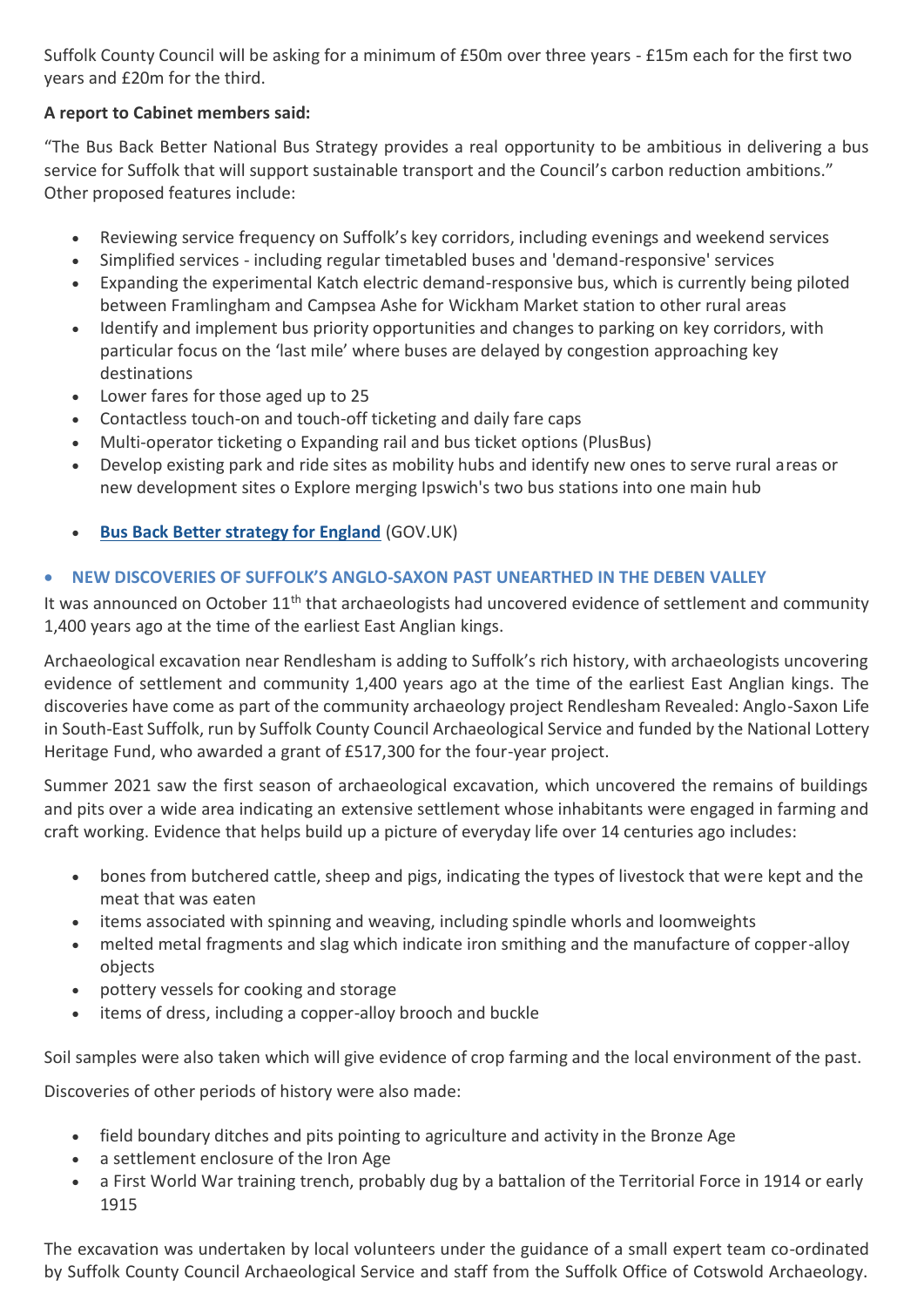More than 150 volunteers from the local community contributed to the summer's fieldwork, including from Suffolk Family Carers, Suffolk Mind and the local Rendlesham and Eyke primary schools.

The next season of archaeological fieldwork will take place in Summer 2022 and local people will again be able to sign up and volunteer. To find out more about the Rendlesham Revealed project visit **[heritage.suffolk.gov.uk/rendlesham](https://heritage.suffolk.gov.uk/rendlesham)**

# • **MPS FROM NORFOLK, SUFFOLK AND ESSEX AND COUNTY COUNCILLORS, UNITE TO PROTECT THE COUNTRYSIDE AND COMMUNITIES FROM THE WORST IMPACTS OF NEW PYLONS AND CABLES**

It was announced on October 12<sup>th</sup> that the Off Shore Electricity Grid Task Force (OffSET) has been set up to review and respond to the Government's Offshore Network Transmission Review (OTNR).

A new group of MPs from across the region, under the chairmanship of Sir Bernard Jenkin, and including County Councillors from the region, has been set up to ensure that the emerging proposals of the Government's Offshore Network Transmission Review (OTNR), and proposals to change the Nationally Significant infrastructure Planning regime, are effectively scrutinised.

The Off Shore Electricity Grid Task Force (OffSET) supports the government's commitment to meet the target of Net Zero by 2050, and the aspiration to deliver 40GW of Offshore Wind, by 2030. However, this will result in a succession of electricity generation and connection projects in Norfolk, Suffolk, and Essex, over the coming decades, which will have significant impacts on the environment and communities of the region.

The group believes that these ambitions and targets cannot be met, on an "at any cost" basis. Therefore, the further development of the onshore transmission system, and the connection of offshore wind farms, and interconnectors, will require a new deal for communities and the environment. It remains a key priority that we speed up the Government's timetable to transition to the offshore transmission system, in order to protect our communities from the damaging effects of multiple cable corridors.

As well as scrutinising and responding to new policies and initiatives, the group will be a contact point for Ministers and senior officials, as well as for the National Grid, Crown Estate, and Ofgem, to engage with Regional Leaders. The group will also be inviting key stakeholders and community groups to meet with them, to better understand the impacts, and opportunities, of Net Zero transmission and generation infrastructure in the region.

#### • **SUFFOLK BUSINESSES WORK HARD TO ENSURE WE ACHIEVE NET ZERO CARBON BY 2030.**

Creating the Greenest County Awards 2021 sponsors show how they are making a difference. Suffolk facilities management company Vertas, Opus People Solutions and design and property consultants Concertus are coming together to sponsor Suffolk's Creating the Greenest County Awards, taking place on 12 November at The Hold in Ipswich.

As we approach the United Nations COP26 event in November, all three companies are working hard to improve their environmental credentials and help Suffolk move towards its net zero carbon 2030 target.

Vertas has committed to minimising the impact of its operations on the environment, particularly emissions to air, land and water, and continually improving its environmental performance. Driving positive change through its supply chain has eliminated the use of single use plastic cutlery throughout its sites, instead using wooden alternatives, removing over 1,000,000 plastic items a year.

Vertas has also focused on eliminating the waste it produces, over the last 12 months it has collected 18,720 litres of cooking oil to turn into biodiesel and recycled 500,000 kilos of waste paper back into paper products, which is the equivalent of saving 8,500 trees.

Opus has recently achieved ISO14001 certification for environmental management, offering green travel discounts, a Cycle 2 Work scheme and ensuring printed materials are made from recyclable/sustainable materials and come from environmentally responsible suppliers to encourage positive change.

Concertus is passionate about using sustainable design to reduce its carbon footprint whilst delivering the best engineered solutions for the built environment. Adopting the approach of Fabric First, it is committed to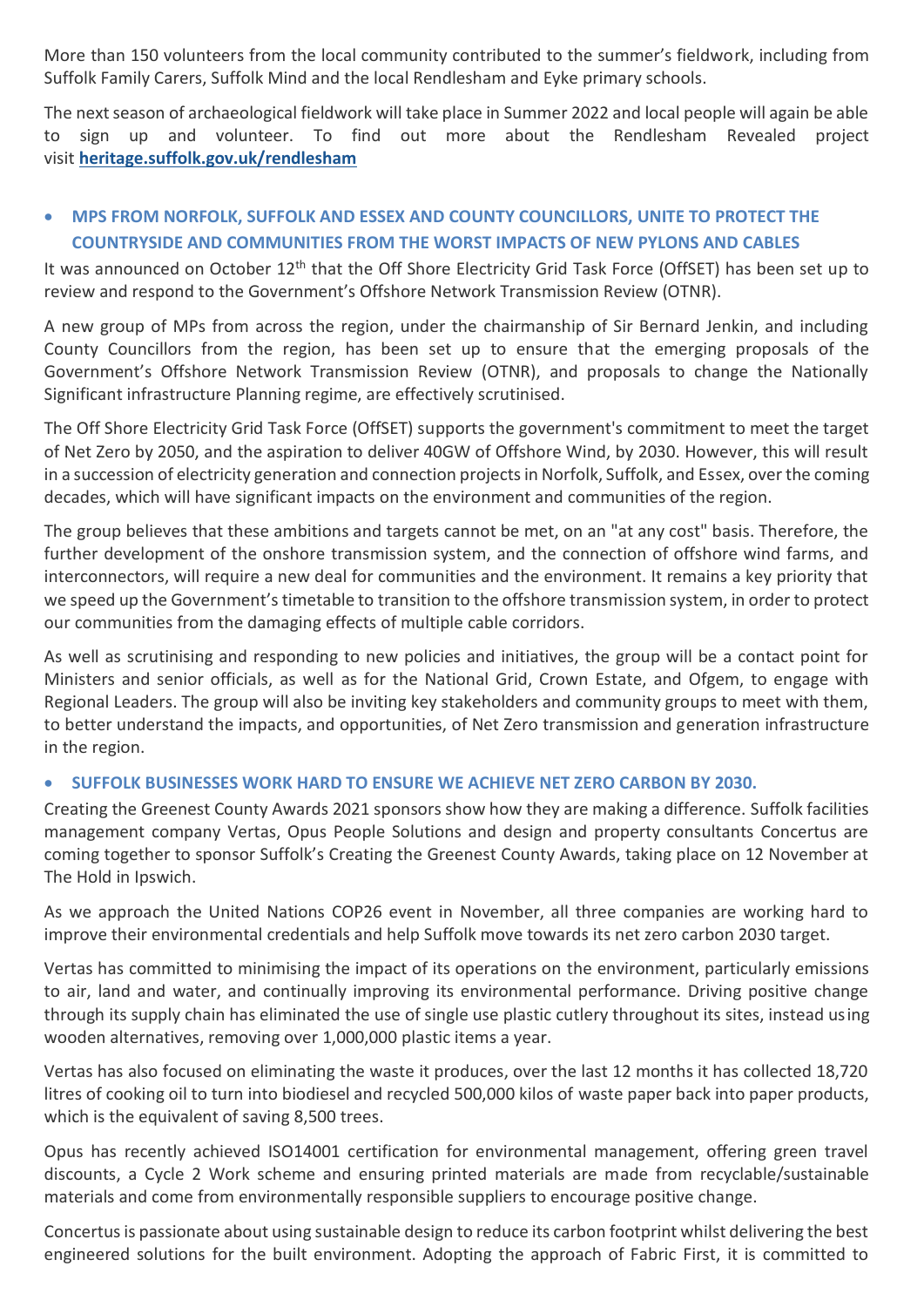recommend environmentally friendly and sustainable materials, and is currently delivering two Passivhaus certified care homes – Hockliffe Road (one of the first registered Passivhaus care homes in the UK) and Steppingley Road (the largest registered Passivhaus care provision in the UK).

#### • **SUFFOLK CONTINUES TO CREATE THE GREENEST COUNTY WITH £150,000 FOR NEW TREES**

It was announced on October 15<sup>th</sup> that a joint bid by a number of Suffolk's authorities has secured funding from the Forestry Commission to plant around 3,000 trees this coming planting season.

Suffolk County Council submitted the bid on behalf of itself, Ipswich Borough Council, Babergh District Council, Mid Suffolk District Council and West Suffolk District Council. The successful bid will see £149,712.55 come into the county for new trees, from the Local Authority Treescapes Fund. The fund targets treescapes that have been neglected or suffered damage in the past, including disused and vacant community spaces and those affected by tree diseases such as ash dieback. The locations are chosen where they are likely to be experienced directly by people, as well as on improving the age structure of trees in all the project areas.

One of the interesting methods being adopted to re-establish woodland as part of this project, is the Miyawaki method. It is regarded as one of the most effective tree planting methods for creating cover quickly on neglected land, or land that has previously been used for construction or agriculture. It uses natural principles, such as using trees already native to the area and replicating natural regeneration processes, and is particularly effective in the urban environment.

The planting will also contribute to Suffolk's commitment to support the Queen's Green Canopy project. Suffolk is working towards linking up existing woodland with the planting of new trees and hedges to connect communities and encourage natural corridors for biodiversity, aiming to plant a tree for every resident.

## • **FACE MASKS BACK AS ADDITIONAL MEASURES BROUGHT IN TO REDUCE COVID-19 TRANSMISSION IN SUFFOLK SCHOOLS AND EDUCATION SETTINGS**

From October 20<sup>th</sup> face masks and restrictions on visitors were reintroduced to Suffolk schools to help slow the current rate of transmission in education settings. SCC are advising that the following measures be implemented from the 1 November 2021.

- **Staff** in all education settings (primary, secondary, and higher education) to wear face coverings in communal areas outside of the classroom, unless exempt for medical reasons.
- **Students** in all secondary and higher education settings to wear face coverings in communal areas outside of the classroom, unless exempt for medical reasons.
- All education settings to restrict entry to their site to essential visitors only.
- Any visitors to wear a face covering while on-site, this includes adults collecting children in the playground.

On October 6, SCC introduced a new sibling policy, which advised children and young people aged between 4 and 18 years to stay at home when a sibling they live with tests positive for COVID-19. This applies to schools with an outbreak of Covid-19 and is still in place.

The number of cases within children and young people aged 10-14 has increased by almost 15% and cases amongst 15–19-year-olds has increased by 32% in the past week of data. This means that in October alone school children in Suffolk have lost 26,264 days of education due to positive cases of Covid-19. There has also been an increase in cases amongst other age ranges across Suffolk, which may be due in part, to family transmission. These measures will be reviewed during the week commencing Monday 15 November 2021.

#### • **500TH INDEPENDENT JOURNEY MADE BY YOUNG PEOPLE AND ADULTS WITH SEND**

It was announced on October 22<sup>nd</sup> that students with special educational needs and disabilities have completed more than 500 journeys on public transport after taking part in travel training. The travel training helps build self-esteem and confidence by supporting young people and adults to use all forms of public transport, or walking routes. Trainers work one-to-one with the students to enable them to travel to their place of education or for work. Commissioned by Suffolk County Council in 2015, the Independent Travel